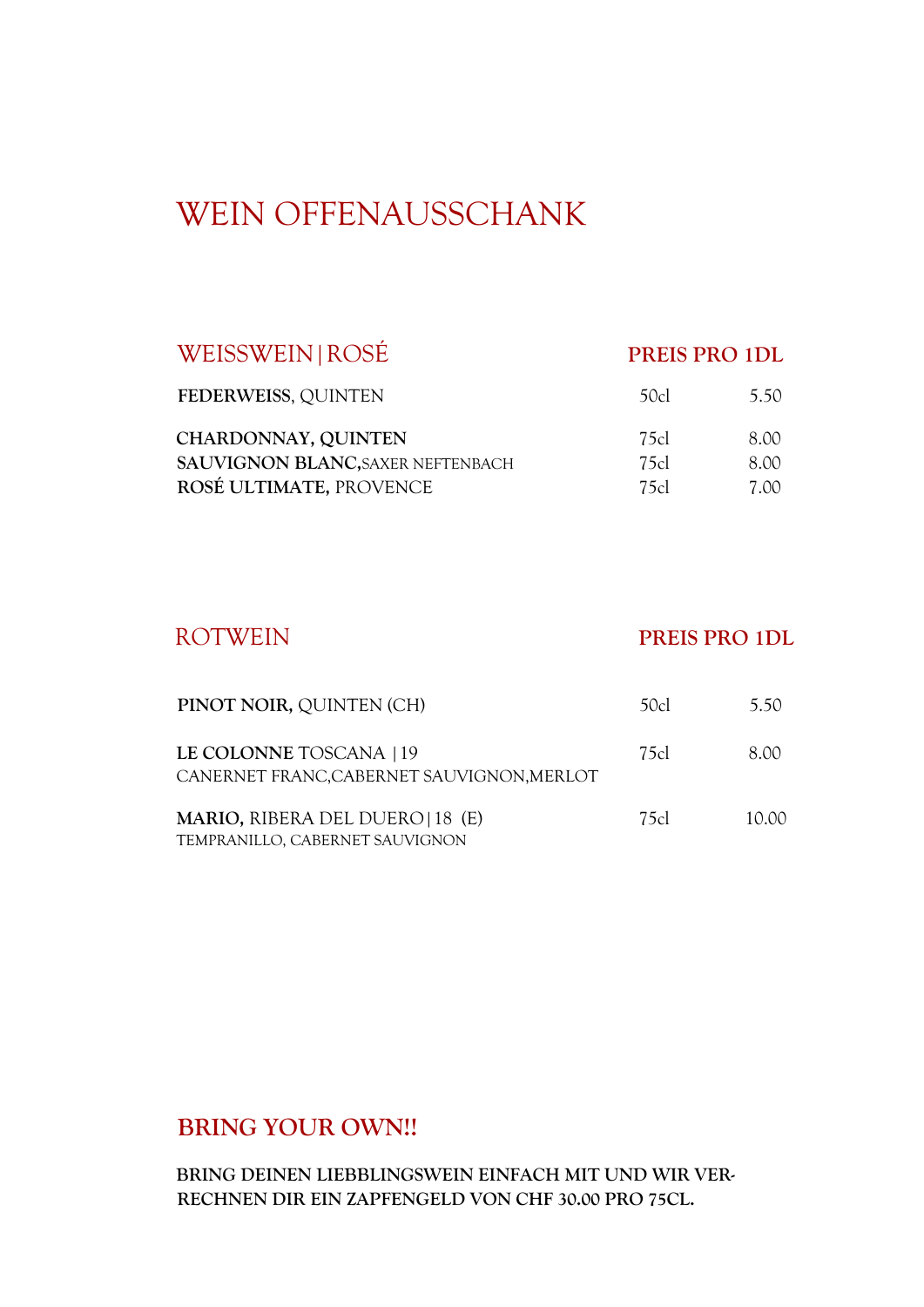# **HALBELI**

| <b>FEDERWEISS   ROT</b>      |      |       |
|------------------------------|------|-------|
| QUINTUM FEDERWEISS, WALENSEE | 50cl | 25.00 |
| QUINTUM PINOT NOIR, WALENSEE | 50cl | 25.00 |

# **CHAMPAGNER**

| <b>BOLLINGER BRUT SPECIAL CUVÉE</b><br>PINOT NOIT, CHARDONNAY, PINOT MEUNIER               | 98.00             |
|--------------------------------------------------------------------------------------------|-------------------|
| ROSÉ DE SAIGNÉE BRUT, MAISON DRAPPIER<br>PINOT NOIR                                        | 84.00             |
| SÜDAFRIKA MCC<br>SCHAUMWEIN NACH CHAMPAGNER-METHODE<br><b>GRAHAM BECK ROSÉ  ES TRÄUMLI</b> | 67<br>$(\lambda)$ |

**ROSÉWEIN** 

| <b>ULTIMATE ROSÉ CÔTE DE PROVENCE   20</b> |       |
|--------------------------------------------|-------|
| GRENACHE, SYRAH UND CINSAULT.              | 53.00 |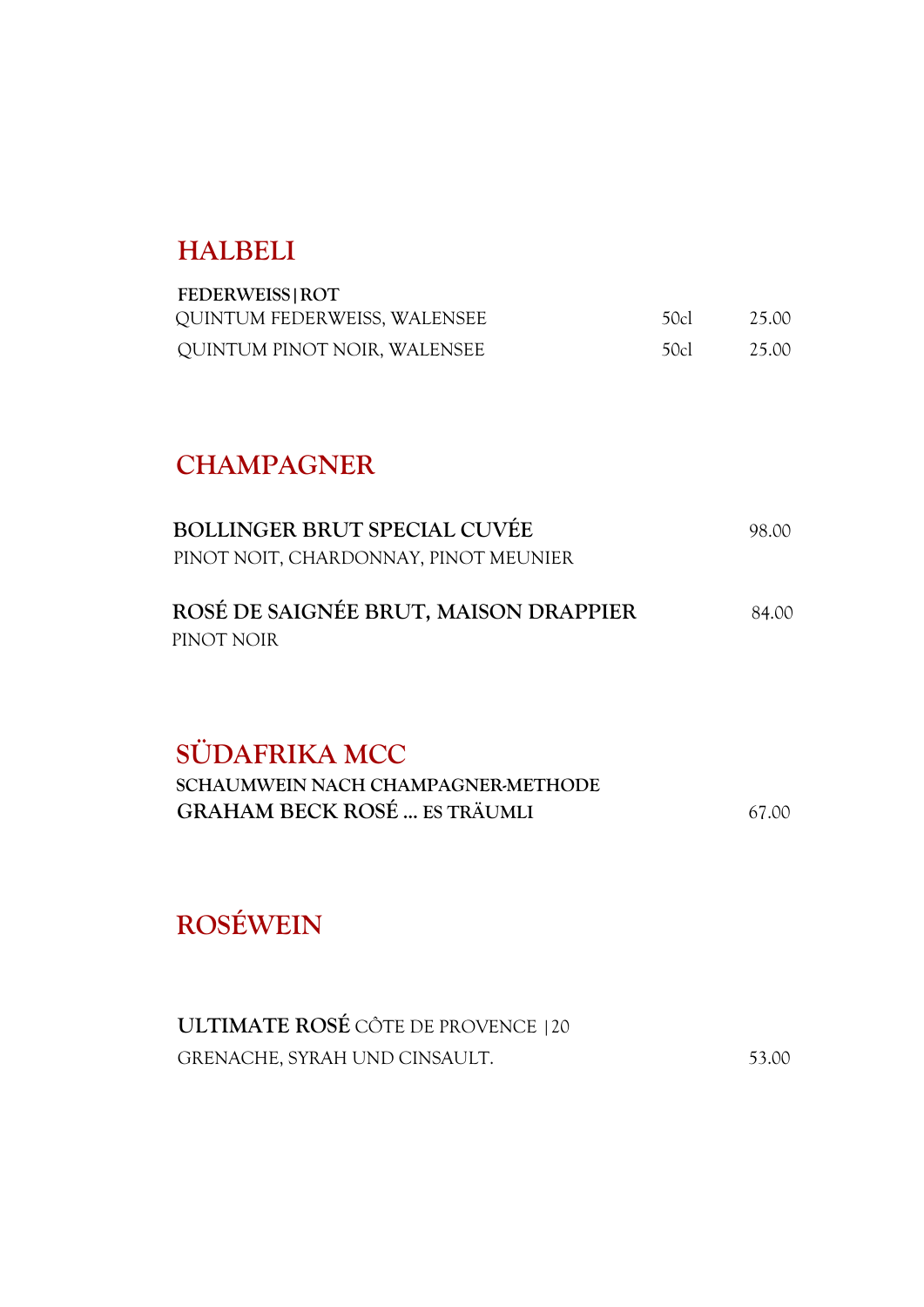# WEISSWEIN

### **SCHWEIZ**

| SOUVIGNIER GRIS & SAUVIGNAC, BOLLIUNGEN   21<br>REBBERG «ALTES SCHULHAUS», BRUNO HUG<br><b>VINIFIKATION: MARKUS RUCH</b>  | 66.00 |
|---------------------------------------------------------------------------------------------------------------------------|-------|
| SAUVIGNAC MOOSHALDE, BOLLINGEN   20<br>PIWI REBSORTE FRISCH, FRUCHTIG, SCHÖNE SÄURE                                       | 67.00 |
| <b>QUINTNER CHARDONNAY, QUINTEN AOC120</b><br>FRUCHTBETONT, ANANAS, MANGO                                                 | 46.00 |
| SAUVIGNON BLANC, NADINE SAXER, NEFTENBACH [21]                                                                            | 54.00 |
| SAUVIGNON BLANC, SCHWARZENBACH, MEILEN   21                                                                               | 54.00 |
| RäUSCHLING, ERICH MEIER, UETIKON AM SEE   20                                                                              | 58.00 |
| MAIENFELDER RIESLING SILVANER, MARKUS STÄGER   19<br>ANZIEHENDES, FRUCHTIGES BOUQUET                                      | 49.00 |
| MALANSER CHARDONNAY, WEGELIN 19<br>WUNDERSCHÖN EINGEBUNDENES HOLZ                                                         | 58.00 |
| FLÄSCHER CHARDONNAY, CHRISTIAN HERMANN 18<br>CREMIG, KOMPAKT JUGENDLICHE BALENCE,<br>DRUCKVOLL UND HERRLICH FINESSENREICH | 75.00 |
| <b>TESSINER MERLOT BIANCO, MERIDIO 19</b><br>KOPP VON DER CRONE VISINI, IGT<br>MERLOT BIANCO, CHARDONNAY                  | 57.00 |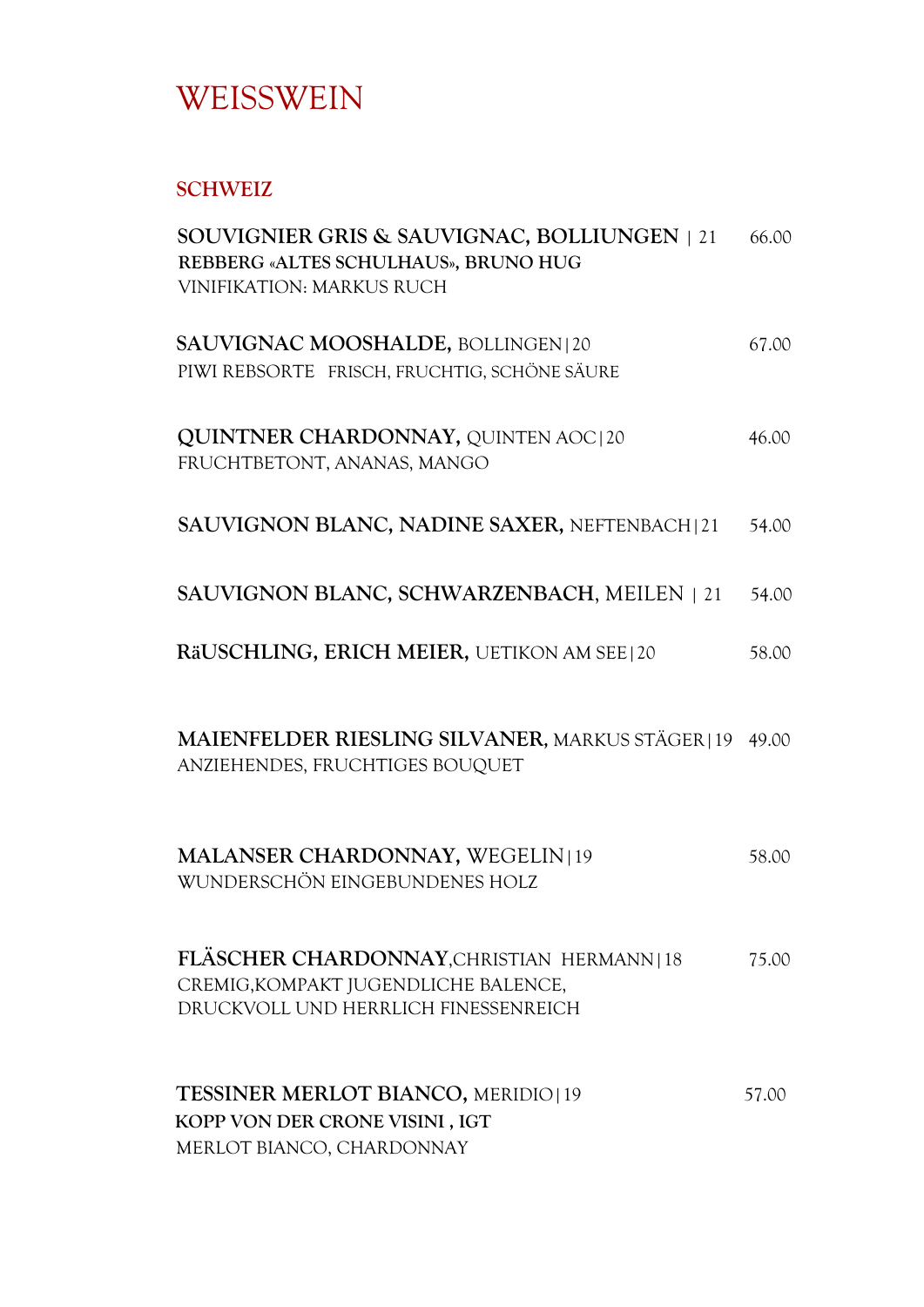# **ÖSTERREICH, BURGENLAND AUS DEN DÖRFERN, ROSI SCHUSTER | 19** 53.00 GRÜNER VELTLINER, WEISSBURGUNDER, CHARDONNAY ELEGANT UND SPANNUNGSGELADEN

#### **SPANIEN, LA MANCHA**

**CHARDONNAY , BLAS MUÑOZ, BODEGAS MUÑOZ |19** 62.00 WUNDERSCHÖNER CHARDONNAY IM CALIFORNIA- STYLE. VIEL ANANAS MIT VANILLE-TOASTING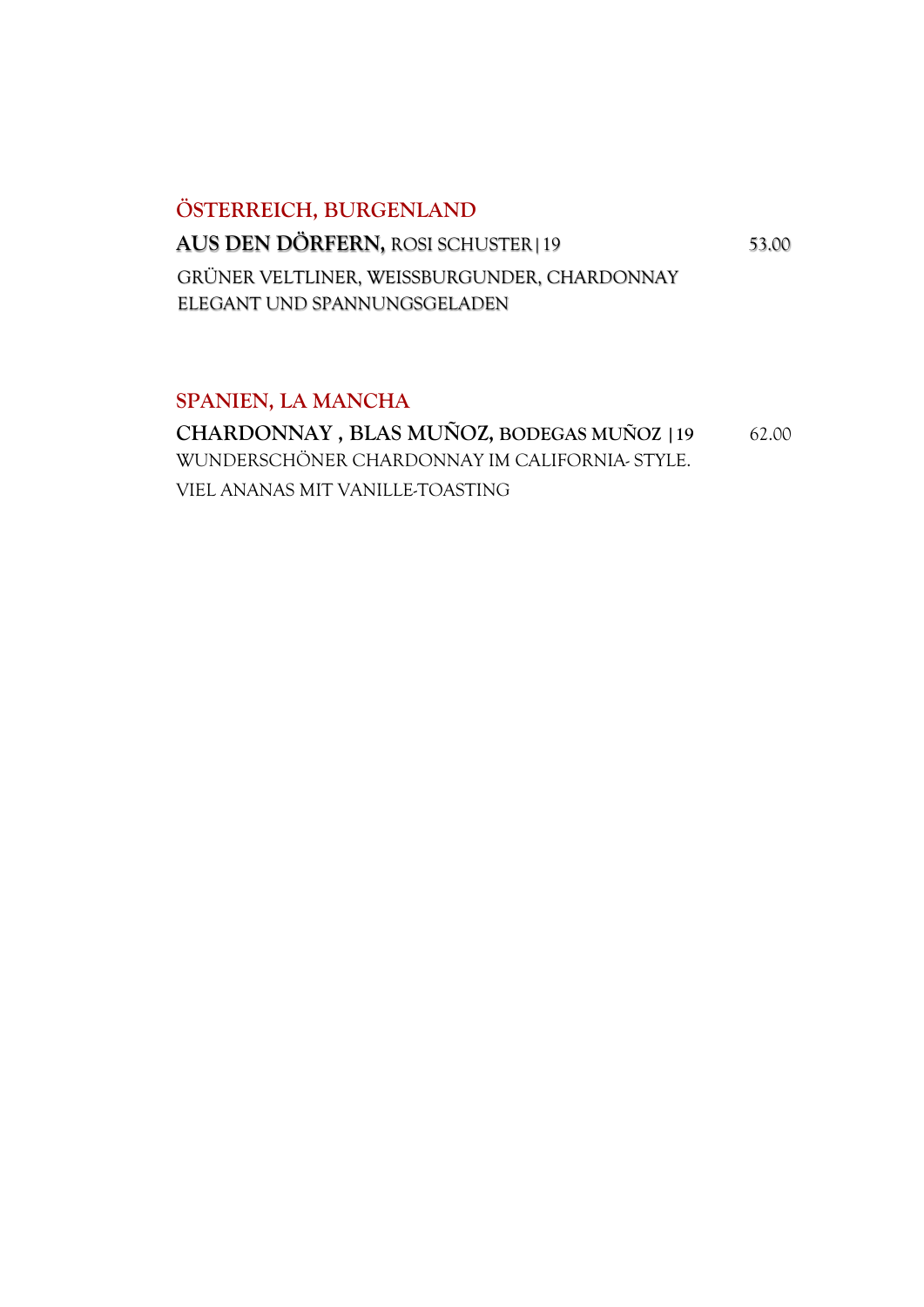# **ROTWEIN**

## **SCHWEIZ**

| PINOT NOIR, BOLLINGEN   20<br><b>REBBERG « ALTESN SCHULHAUS» BRUNO HUG</b><br>VINIFIKATION: MANFRED MEIER |                    | 78.00  |
|-----------------------------------------------------------------------------------------------------------|--------------------|--------|
| PINOT NOIR HÖCKLISTEIN 15<br>EIN SPEISEBEGLEITER MIT KLASSE UND ANSPRUCH                                  |                    | 63.00  |
| PINOT NOIR HÖCKLISTEIN   16                                                                               | <b>MAGNUM 1,5L</b> | 128.00 |
| <b>NOBLER BLAUER, NADINE SAXER18</b><br>PINOT NOIR BARRIQUE SCHÖNER SCHMELZ                               |                    | 54.00  |
| <b>NOBLER BLAUER, NADINE SAXER/1</b>                                                                      | <b>MAGNUM 1,5L</b> | 109.OC |

 **PINOT NOIR RESERVE, CHRISTIAN HERRMANN FLÄSCH|**18 84.00 ENGMASCHIG, GEBÜNDELT UND KOMPAKT

**PINOT NOIR BARRIQUE, MARKUS STÄGER, MAIENFELD|18** 73.00 SEIDIGER ANSATZ, STOFFIGE TEXTUR, SCHÖNE STRUKTUR.

**CONTE DI LUNA, WERNER STUCKI, TESSIN|16** 89.00 MERLOT GUT STRUKTURIERT, ELEGANT, VIELSCHICHTIG UND SAFTIG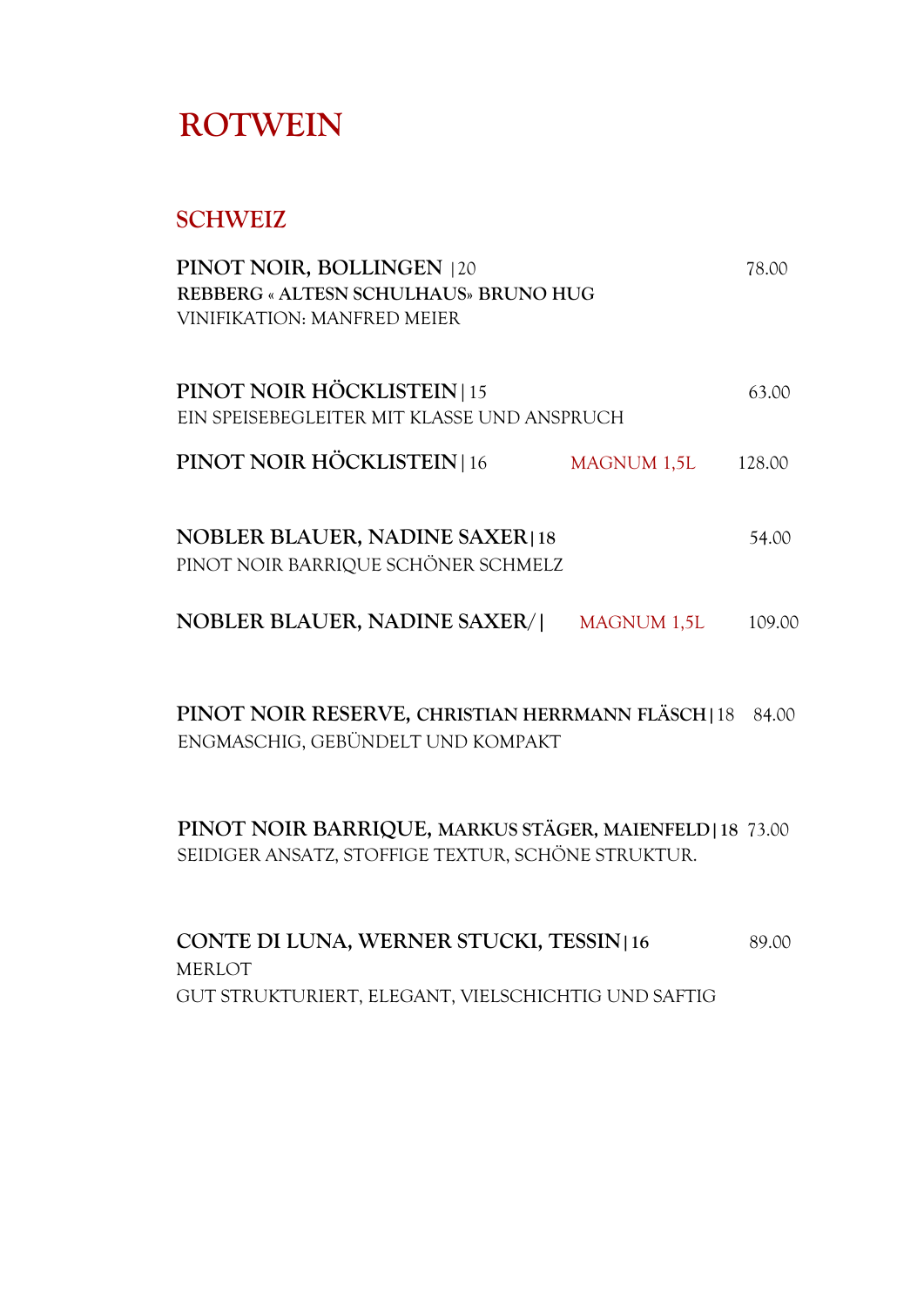# **ITALIEN, VALPOLICELLA**

| LA BRAGIA, ALLEGRINI, IGT   16<br>CORVINA VERONESE, RONDINELLA<br>REIFE BEEREN, DUNKLE SCHOCKOLADE, RUND, WEICH | 52.00  |
|-----------------------------------------------------------------------------------------------------------------|--------|
| <b>ITALIEN, TOSCANA</b>                                                                                         |        |
| LE COLONNE, BIO, BOLGHERI DOC   19<br>CABERNET FRANC, MERLOT, CABERNET SAUVIGNON                                | 54.00  |
| VARVARA, CASTELLO DI BOLGHERI DOC 18<br>CABERNET SAUVIGNON, PETIT VERDOT, MERLOT, SYRAH                         | 73.00  |
| VOLPOLO, PODERE SAPAIO, BOLGEHRI DOC 17<br>CABERNET SAUVIGNON, MERLOT, PETIT VERDOT                             | 64.00  |
| <b>VOLPOLO, PODERE SAPAIO</b><br><b>MAGNUM 1,51</b>                                                             | 128.00 |
| SAFFREDI, FATTOIA LE PIPILLE   16<br>CABERNET SAUVIGNON, MERLOT, PETIT VERDOT                                   | 120.00 |
| GUADO AL TASSO, BOLGHERI DOC, MARCHESI ANTINORI 17<br>CABERNET SAUVIGNON, MERLOT , CABERNET FRANC               | 155.00 |
| ARGENTIERA, BOLGHERI SUPERIORE POGGIO ARGENTIERA,  17<br>CABERNET SAUVIGNON, MERLOT, CABERNET FRANC             | 110.00 |
| <b>ITALIEN, BASILICATA</b><br>PIANO DEL CERRO, VIGNETI DEL VULTURE   16<br><b>AGLIANICO</b>                     | 52.00  |
| <b>ITALIEN, APULIEN</b><br>PRIMITIVO DI MANDURIA, MASSERIA PIETROSA   17                                        | 48.00  |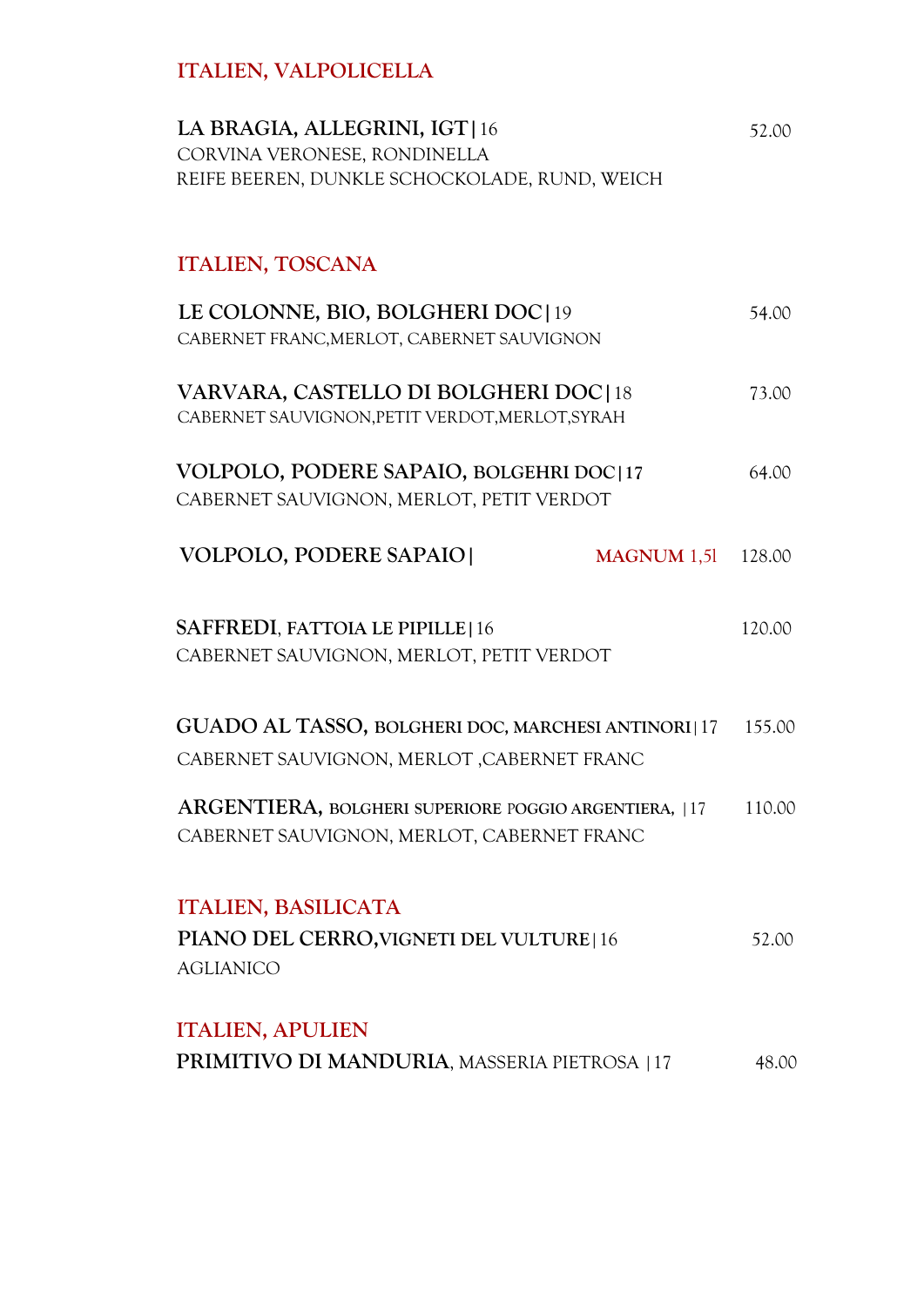## **SPANIEN, RIBERA DEL DUERO**

| AALTO, BODEGA AALTO 19<br>TEMPRANILLO; KOLOSSALER TROPFEN                                             |             | 82.00  |
|-------------------------------------------------------------------------------------------------------|-------------|--------|
| <b>AALTO PS/</b>                                                                                      |             | 148.00 |
| MARIO, VEGA CLARA   18<br>TEMPRANILLO, CABERNET SAUVIGNON<br>NOBEL UND ELEGANT, TIEFGRÜNDIG UND DICHT |             | 62.00  |
| <b>MARIO, VEGA CLARA   17</b>                                                                         | MAGNUM 1,5L | 136.00 |
| <b>SPANIEN, PRIORAT</b>                                                                               |             |        |
| <b>EMBRUIX, DE VALL LLACH</b><br>MERLOT, GARACHA, CARIÑENA, SYRAH                                     |             | 72.00  |
|                                                                                                       |             |        |

### **SPANIEN, MALLORCA**

**AN/2 ANIMA NEGRA | 18** 56.00 CALLET, MANTENEGRO, SYRAH DUNKEL, SANDELHOLZ, BROMBEEREN